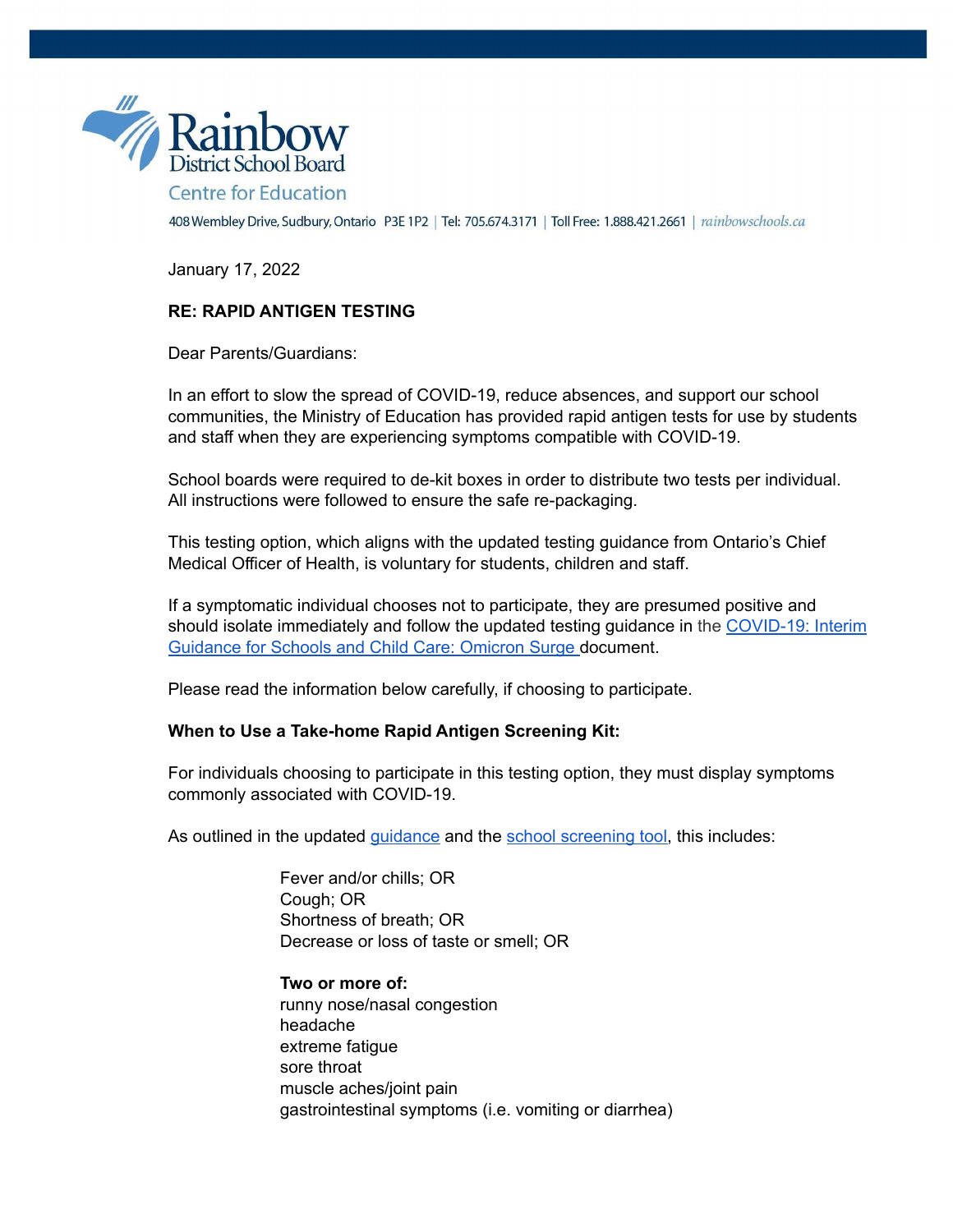

408 Wembley Drive, Sudbury, Ontario P3E 1P2 | Tel: 705.674.3171 | Toll Free: 1.888.421.2661 | rainbowschools.ca

Symptomatic individuals must complete the rapid antigen tests at home.

If the first RAT test is positive, there is no need to use the second test. A positive RAT is highly indicative that the individual has COVID-19. A positive RAT does NOT need to be confirmed with a PCR test. Positive RAT tests do NOT need to be reported to the public health unit, school or child care.

If the first RAT test is negative, complete the second test separated by 24-48 hours.

## **Using the Take-home Rapid Antigen Screening Kit:**

There are three different varieties of rapid antigen tests that are being distributed by the province. Please see the links below for instructions on how to use each variety:

- 1. BTXN Rapid [Response™](https://www.ontariohealth.ca/sites/ontariohealth/files/2022-01/BTNXSelfScreeningInstructions.pdf)
- 2. SD [Biosensor](https://www.ontariohealth.ca/sites/ontariohealth/files/2021-12/SDBiosensorSelfScreeningInstructions.pdf)
- 3. Trimedic [FaStep®](https://www.ontariohealth.ca/sites/ontariohealth/files/2022-01/Trimedic%20Self%20Screening%20Instructions.pdf)

You may also reference this how-to video: <https://youtu.be/EWSFJ1JoUd0>

Please disregard the asymptomatic reference at the beginning of the video. Only use the test if **symptomatic**. The video provides helpful instructions.

### **Important note:**

Parents/guardians may choose to administer this screening on children who may need help (i.e. younger children).

### **What to do after your test:**

You will know the outcome of the test within 15 minutes.

If the first rapid antigen test is positive, there is no need to use the second test. A positive rapid antigen test is highly indicative that the individual has COVID-19. Positive rapid antigen tests do NOT need to be reported to the public health unit, school or child care.